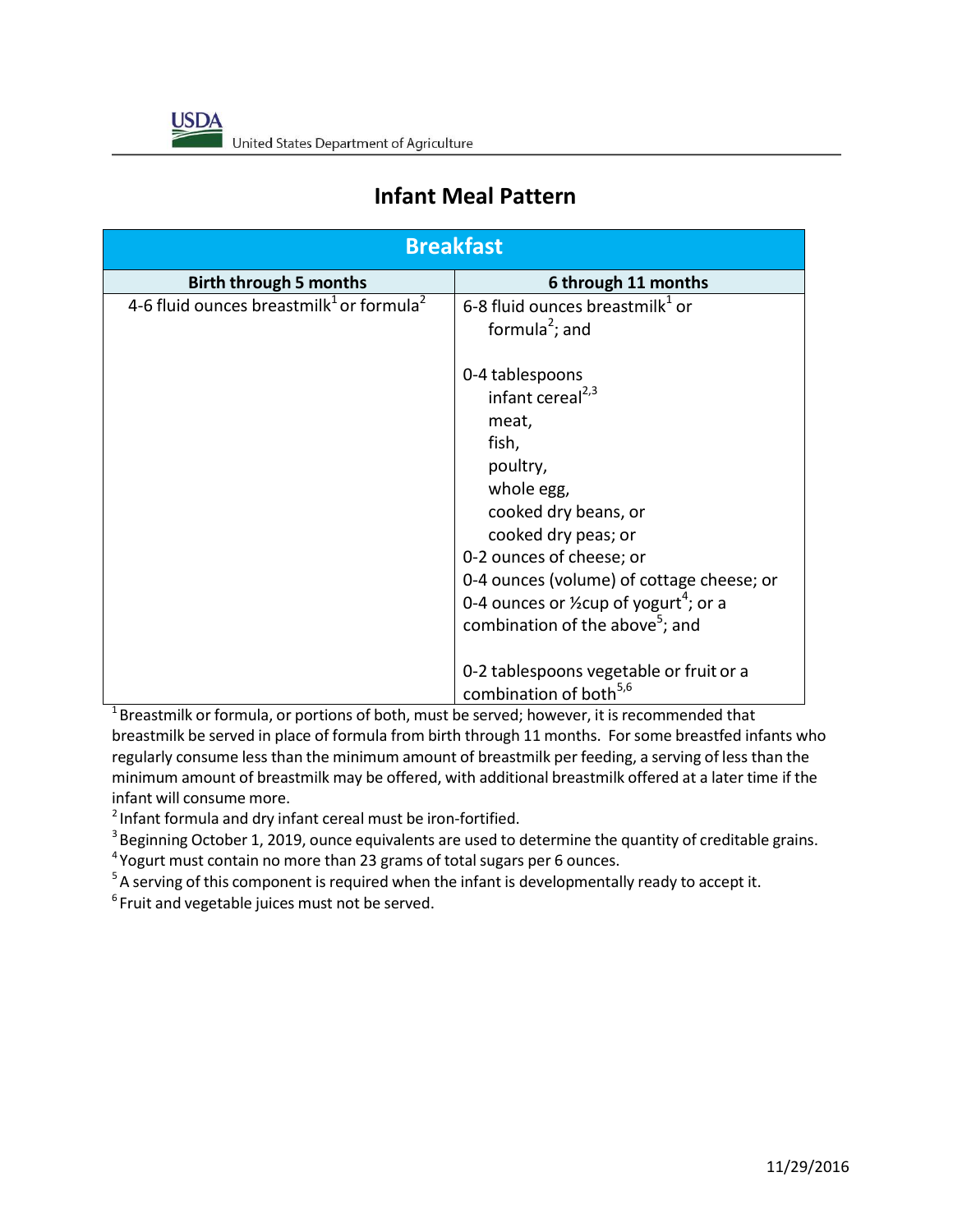## **Infant Meal Pattern**

| <b>Lunch and Supper</b>                                          |                                                               |
|------------------------------------------------------------------|---------------------------------------------------------------|
| <b>Birth through 5 months</b>                                    | 6 through 11 months                                           |
| 4-6 fluid ounces breastmilk <sup>1</sup> or formula <sup>2</sup> | 6-8 fluid ounces breastmilk <sup>1</sup> or                   |
|                                                                  | formula <sup>2</sup> ; and                                    |
|                                                                  |                                                               |
|                                                                  | 0-4 tablespoons                                               |
|                                                                  | infant cereal <sup>2,3</sup>                                  |
|                                                                  | meat,                                                         |
|                                                                  | fish,                                                         |
|                                                                  | poultry,                                                      |
|                                                                  | whole egg,                                                    |
|                                                                  | cooked dry beans, or                                          |
|                                                                  | cooked dry peas; or                                           |
|                                                                  | 0-2 ounces of cheese; or                                      |
|                                                                  | 0-4 ounces (volume) of cottage cheese; or                     |
|                                                                  | 0-4 ounces or $\frac{1}{2}$ cup of yogurt <sup>4</sup> ; or a |
|                                                                  | combination of the above <sup>5</sup> ; and                   |
|                                                                  |                                                               |
|                                                                  | 0-2 tablespoons vegetable or fruit or a                       |
|                                                                  | combination of both <sup>5,6</sup>                            |

 $1$ Breastmilk or formula, or portions of both, must be served; however, it is recommended that breastmilk be served in place of formula from birth through 11 months. For some breastfed infants who regularly consume less than the minimum amount of breastmilk per feeding, a serving of less than the minimum amount of breastmilk may be offered, with additional breastmilk offered at a later time if the infant will consume more.

 $2$ Infant formula and dry infant cereal must be iron-fortified.

<sup>3</sup> Beginning October 1, 2019, ounce equivalents are used to determine the quantity of creditable grains.

<sup>4</sup>Yogurt must contain no more than 23 grams of total sugars per 6 ounces.

<sup>5</sup>A serving of this component is required when the infant is developmentally ready to accept it.

 $6$ Fruit and vegetable juices must not be served.